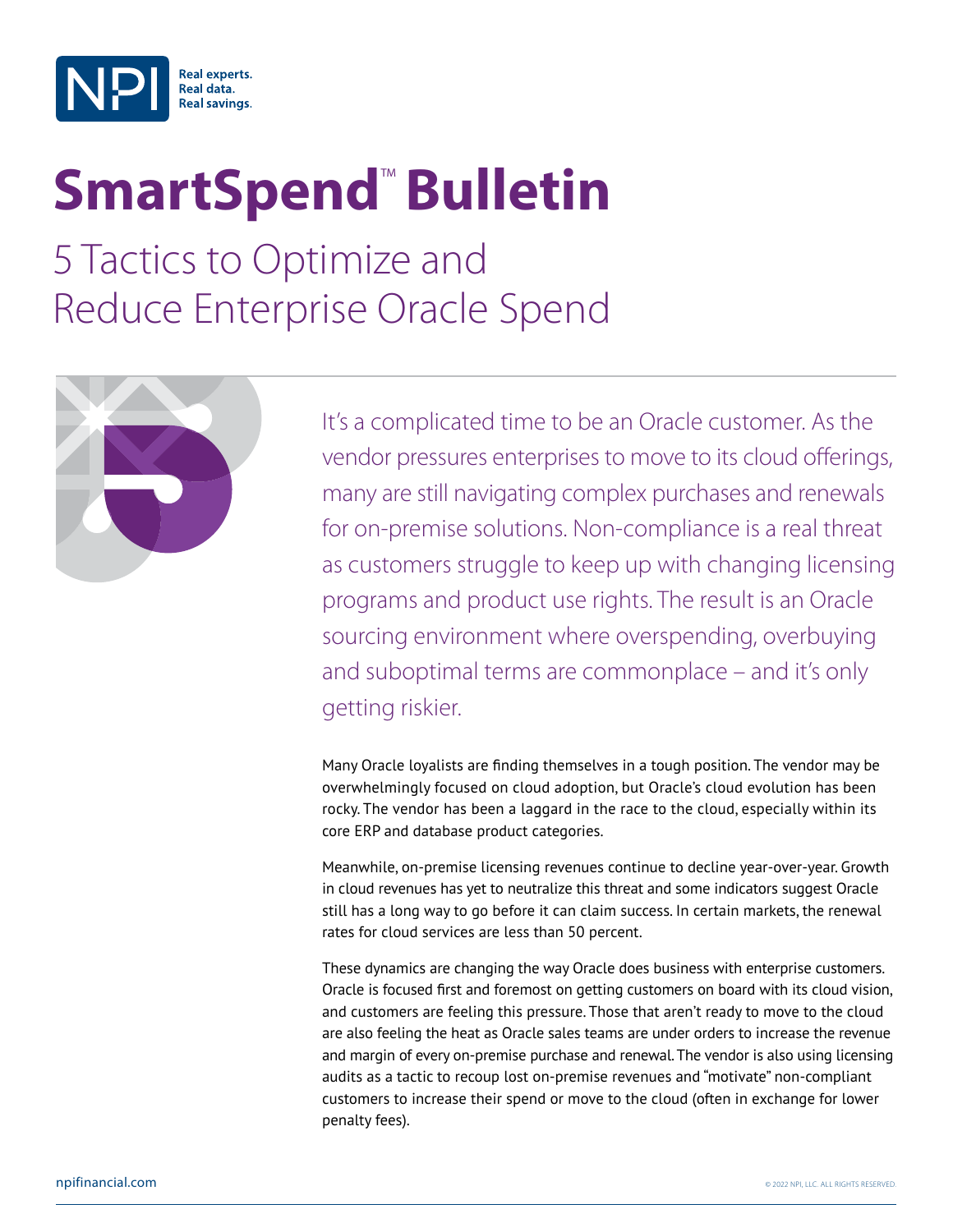## **5 TACTICS TO REDUCE ORACLE SPEND**

NPI predicts that the Oracle sourcing environment will get riskier as the vendor pushes forward on its cloud-first journey. Companies that want to mitigate these risks and eliminate overspending need to take a 360-degree approach to optimizing their Oracle estate, including legacy on-premise investments and cloud purchases as well as software asset management processes.

Here are five Oracle optimization tactics that can yield big savings for Oracle customers:

1 Hard partition – but make sure it meets Oracle's nuanced requirements. Most of Oracle's on-premise applications are licensed according to the number of server processor cores where the program is installed. With this in mind, customers should deploy Oracle applications on as few licensable cores as possible. One way to do this is "hard partitioning." This is when a physical server is segmented so that Oracle's programs are limited to a certain set of the server's cores. Be careful, though – Oracle has very strict definitions and requirements around hard partitioning, and only recognizes it when it's performed in conjunction with a short-list of certified partners.

## **Don't deploy Oracle alongside VMware.**

Despite spending an estimated \$100M over a three-year period with Oracle, the vendor wanted Mars to more than double that spend to achieve compliance in their VMware environment.

Another way to reduce Oracle license counts is to use hardware that runs fewer, but more powerful, processor cores. Oracle publishes a Processor Core Factor Table that determines the number of licenses required for specific server models. The higher the core factor, the more licenses are required.

- 2 Don't invite Oracle to a VMware party. Oracle and VMware do not play well together and the combination of the two in a single IT environment will most likely lead to an audit. Oracle requires customers to license all VMware servers across their IT estate even if the customer only plans to run Oracle's technology on a certain number of machines. Oracle's rationale is that customers could run Oracle across all servers and cores if they wanted to, and should therefore ante up. VMware is not listed as one of Oracle's approved hard partitioning partners.
- 3 There are two types of shelfware get rid of them both with the right leverage. The biggest cost waste offender within many companies' Oracle estate is shelfware – those unused or underutilized licenses on which maintenance fees are paid year after year. It's important for companies to distinguish between the two and hunt them out accordingly. Unused licenses (the more obvious of the two) are common when a company overbuys at the onset or experiences a downsizing or divestiture. Underutilized licenses are a little less conspicuous. These licenses may be in use, but aren't being used optimally. For example, companies often buy a professional or premium user license when they could get buy with a limited user license.

Companies need visibility into what's actually being deployed across their Oracle estate. Ideally, this is achieved with a combination of Oracle's monitoring tools (to determine what is being used), third-party monitoring tools (to determine areas of underutilization), and a deep understanding of Oracle's evolving licensing programs (to handle remediation and negotiation). While Oracle has historically taken a punitive approach to customers that try to drop support on portions of their Oracle footprint, the vendor is showing more flexibility these days – especially for customers who are willing to invest in their cloud offerings, which leads us to our next point…